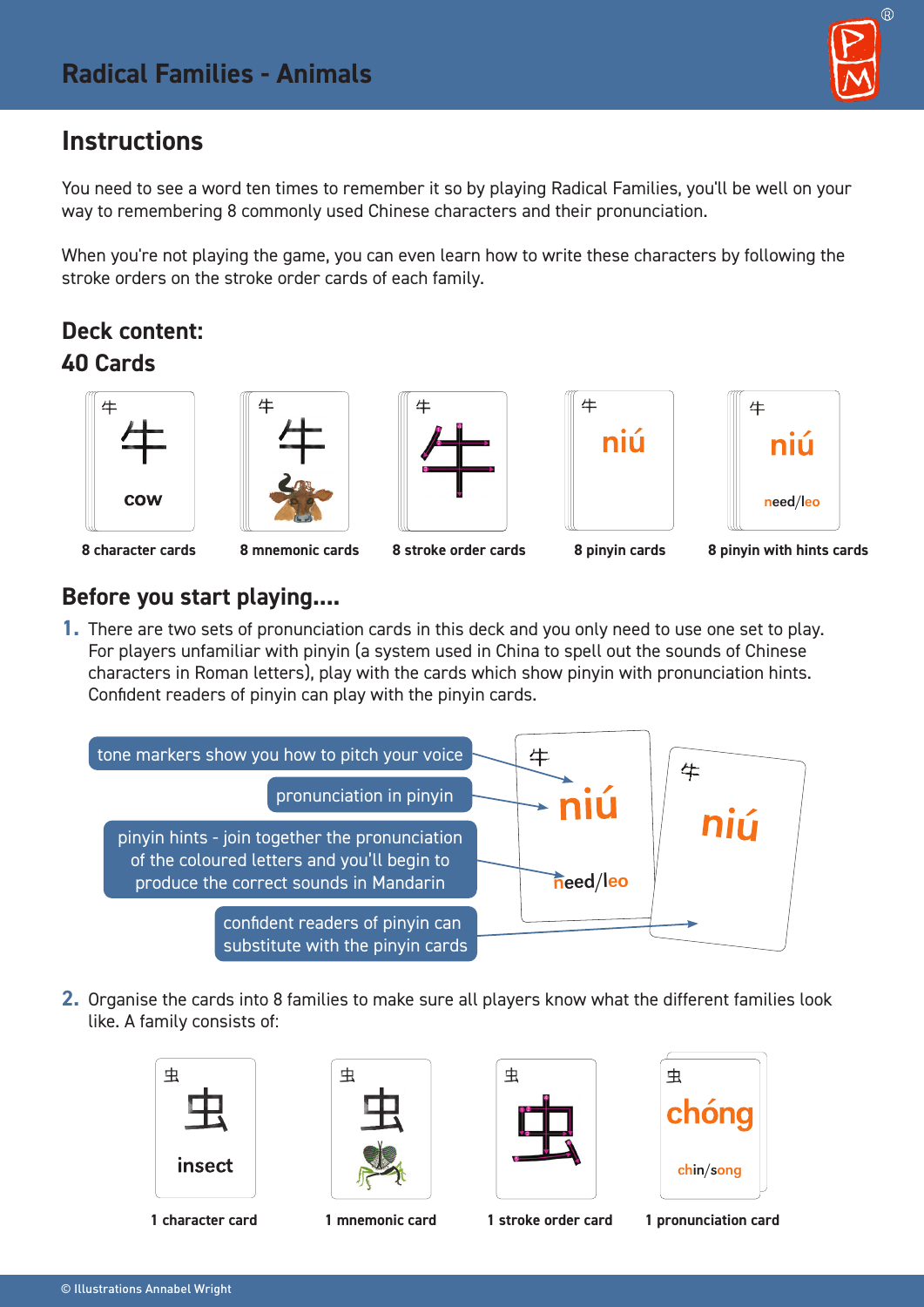# **3-6 player game**

#### **Aim:**

Collect as many families as you can.

### **Setup:**

Shuffle the deck and deal the cards evenly between all the players. Hold your cards in a fan and look at them. If you have a family, put it face up on the table in front of you.

### **How To Play:**

- **1.** The player to the dealer's left begins by asking a player of their choice for a card needed to complete a family. If the player who was asked has any cards belonging to that family, they must hand them over.
- **2.** This continues until the first player asks someone for a card they don't have. When this happens, the player who was asked takes his or her turn to request cards. The game is over when any player has no cards left. The winner is the player with the most families.

### **Remember:**

Players can only ask for a card if they already have a card from that family in their hand. Whenever a player gathers a family he/she must put the 4 cards face up on the table.

# **2 player game:**

- **1.** Each player gets 7 cards at the start of the game and the rest are put in a stack in the middle of the table. The player who isn't the dealer begins by asking the other player for a card needed to complete a family.
- **2.** Whenever a player asks for a card which isn't held by the other player, they get to take a card from the stack. The turn then goes to the other player.
- **3.** The game ends when all families have been completed. The winner is the player with the most families.